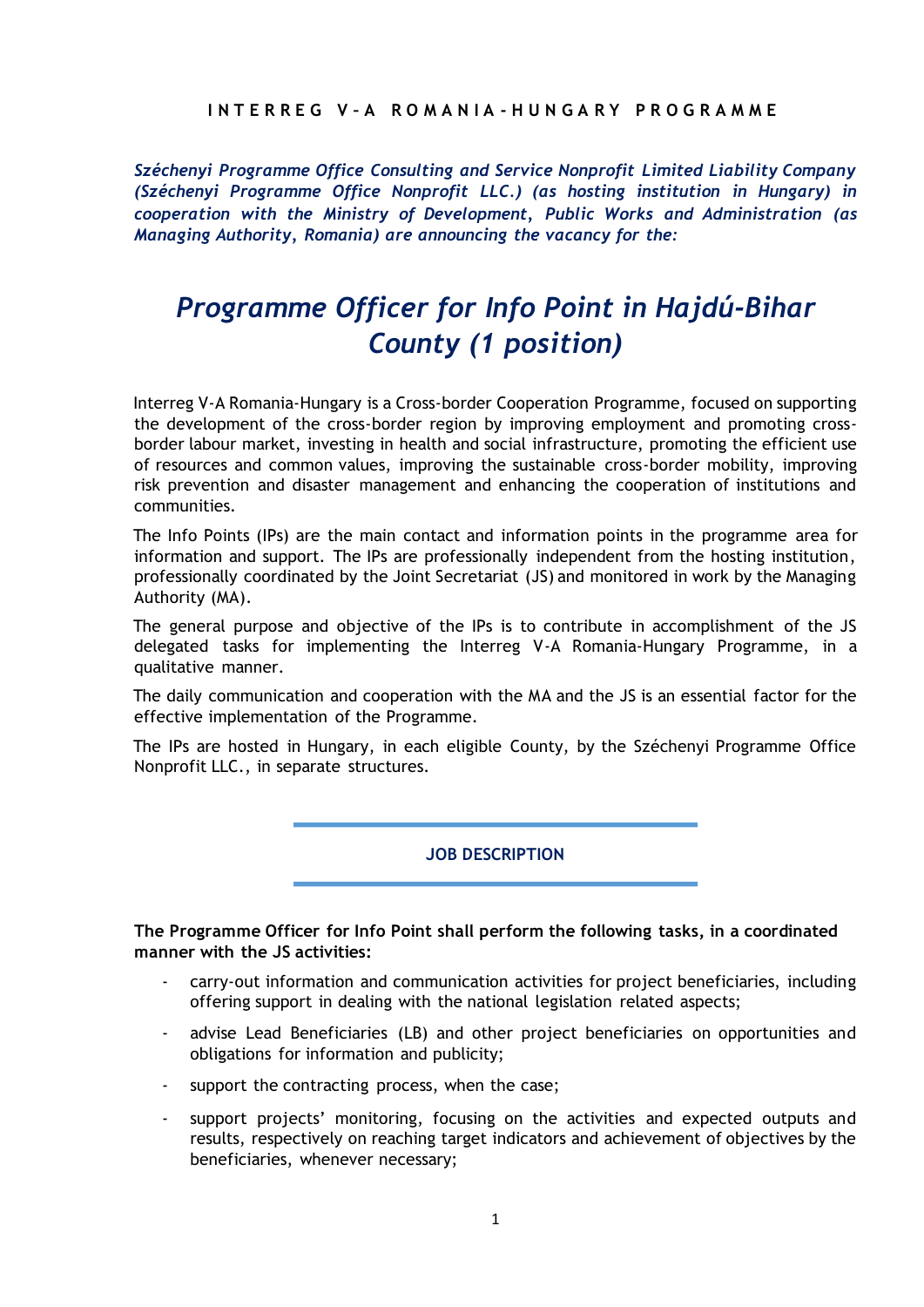- support the implementation of the relevant projects in order to ensure the spending obligations, including supporting in dealing with the national legislation related aspects;
- provide information to the JS about spending and achievements of relevant projects in order to fulfil N+3 rule;
- contribute to/update the Programme website, leaflets, brochures and other publications;
- organize and contribute to seminars, conferences and any type of event organized by the JS or needed by the Programme;
- prepare Terms of References for external contracts and monitor their implementation;
- ensure the proper application of the communication elements and horizontal principles at programme/project level.

Ideally, the candidates must be interested to work in an international environment and have high level of mobility. Also, they should be creative and problem-solving oriented, interested in new learning experiences, communicative, open minded and good team-workers.

## **QUALIFICATIONS AND EXPERIENCE REQUIRED**

#### **A. Eligibility criteria**

Candidates will be considered eligible for selection on the basis of the following formal criteria:

- to be a national of a Member State of the European Union;
- to be entitled to his/her full rights as a citizen;
- to have a thorough knowledge of English (fluent in speaking and writing);
- to have a long duration education, which corresponds to completed higher education cycle – college / university studies (higher education bachelor or master), attested by a diploma, preferably in the fields covered by the Programme or communication, economic, legal or management related fields.

## **B. Selection criteria**

- preferably 1-2 years of work experience in one of the intervention areas of the Programme or in a field related to the position, but fresh university graduates with proven record of extracurricular activities in event management are also welcomed;
- the knowledge of Hungarian language;
- proficiency with electronic and office equipment and very good computer skills: Outlook, MS Office (including Excel, PowerPoint, Access), Internet and Website management; experience in using modern communication tools;
- experience in organizing events (e.g. conferences and fairs).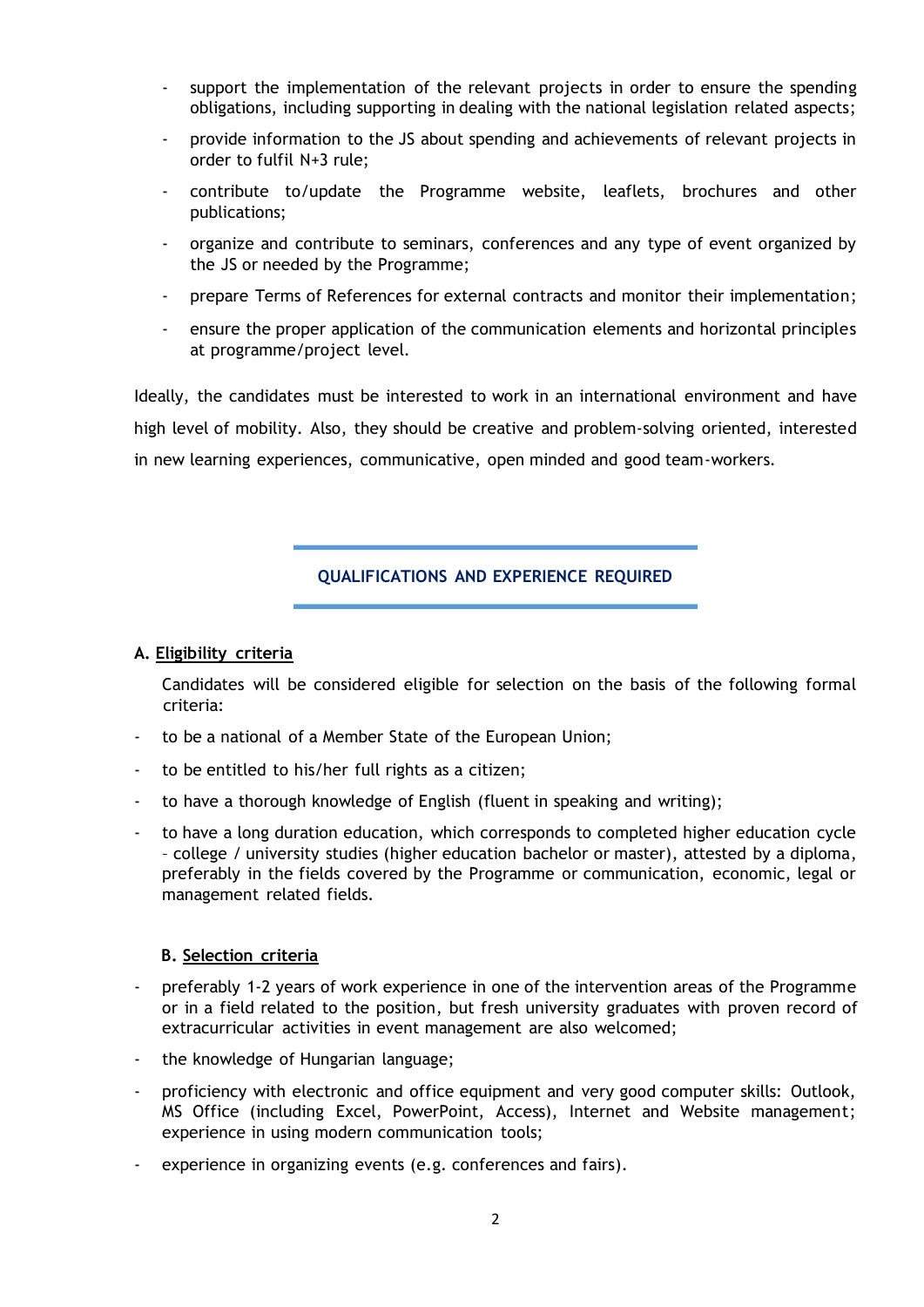*The above-mentioned criteria are compulsory and will be assessed based on the submitted documents.* 

experience in the management of EU and/or national funds, or finances, or accounting or project management represents an advantage.

## **WHAT WE OFFER**

- Employment contract for indefinite period;
- Competitive salary and other fringe benefits;
- Car for official missions related to the tasks of the IP, mobile phone and laptop provided;
- Opportunities for continuous professional development;
- Participation in cross-border marketing campaigns and event management;
- International labour relations;
- Stable, long-term job opportunities;
- Diverse, independent tasks, new challenges;
- Flexible working hours (40 hours/week).

# **APPLICATION PROCEDURE**

The vacancy is published in parallel in Romania and Hungary on the websites of the Ministry of Development, Public Works and Administration [\(www.mdlpa.ro](http://www.mdlpa.ro/)[\),](http://www.mdrap.ro/) The Regional Office for Cross-border Cooperation for the Romania-Hungary Border (BRECO) [\(www.brecoradea.ro\),](http://www.brecoradea.ro/) on the centralized website for EU funded Programmes in Hungary [\(https://www.palyazat.gov.hu/interreg-v-a-romnia-magyarorszg-egyttmkdsi-program\),](https://www.palyazat.gov.hu/interreg-v-a-romnia-magyarorszg-egyttmkdsi-program) on the website of the Interreg V-A Romania-Hungary Programme [\(http://interregrohu.eu/en/employment-opportunities/\),](http://interregrohu.eu/en/employment-opportunities/) on the website of the Széchenyi Programme Office Nonprofit LLC. [\(](http://www.szpi.hu/index.php)[https://www.szpi.hu/allasok\)](https://www.szpi.hu/allasok) and on the INTERACT website [\(www.interact-eu.net\).](http://www.interact-eu.net/)

The application package consists of scanned copies of the following:

- a short motivation letter, maximum one page, signed;
- an up-to-date, detailed curriculum vitae (using Europass format available at <https://europass.cedefop.europa.eu/en/home> [-](https://europass.cedefop.europa.eu/en/home) is mandatory), signed;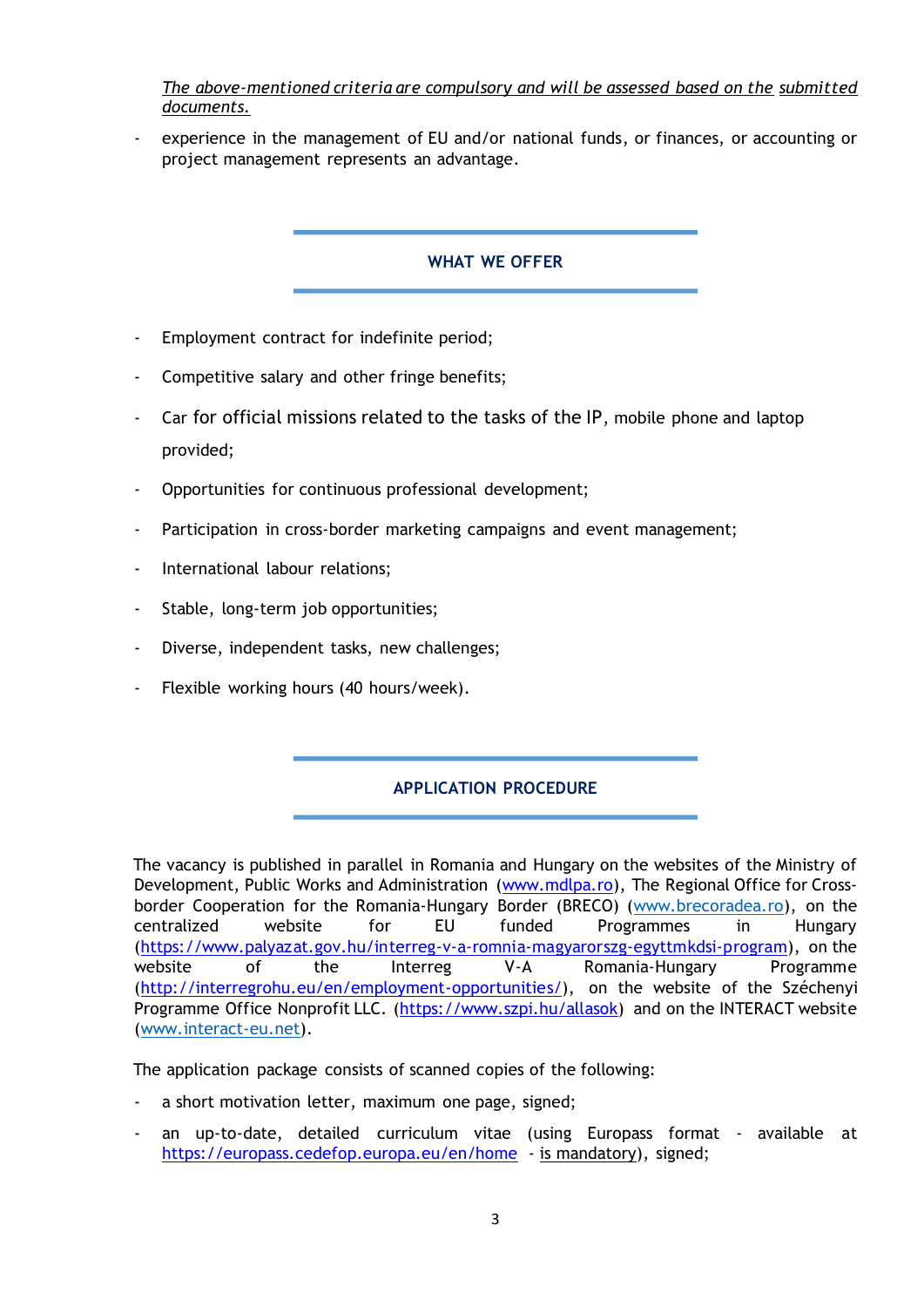- the candidate's written consent in which he/she authorizes the Széchenyi Programme Office LLC. and the JS to make available their personal data to those involved in the application procedure.

Please note that the candidates shall present the documents proving their personal identity at the written exam.

The following documents shall be submitted only by the successful candidate, the latest 5 working days after his/her notification, and will be verified by the Selection Committee and by the HR of the employer, in case of successful selection:

- diplomas attesting a successful completion of the required level of education;
- diplomas or certificates indicating the completion of trainings or courses relevant for the position;
- certificates or other relevant documents proving professional work experience clearly indicating starting and finishing dates and the nature of duties carried out (official labour documents, certificates, relevant sections of contracts etc.), if the case;
- certificates or other relevant documents proving the English language knowledge, if available.

In case different names appears on the identity card/diplomas/certificates etc., a proving document (scanned) must be attached (e. g. marriage certificate, divorce certificate etc.).

The successful candidate will have to undergo a medical exam, according to the internal procedures of the hosting institution, proving that he/she is physically fit to perform the duties linked to the job.

Candidates who wish to apply shall **submit their application package**, **via e-mail**, until the closing date, to the following addresses: [rohu@mdlpa.ro,](mailto:rohu@mdlpa.ro) [joint.secretariat@brecoradea.ro](mailto:joint.secretariat@brecoradea.ro) **and**  szpiallas@szpi.hu.

Candidates are asked to indicate in the subject line of the message: "*Application for the position: Programme Officer for Info Point, Interreg V-A RO-HU"* and to mention in the text of the message the county for which they apply (Hajdú-Bihar) and the date of their availability to start the job, if successful.

## **The time limit for receipt of applications is: 30.06.2022.**

All candidates who will submit their application before the closing date will receive a confirmation e-mail.

The applications received after the closing date will not be eligible for consideration.

## **SELECTION PROCEDURE**

Language: English (for the application process and for both the written exam and the interview)

The selection process will be organized as follows:

## **1. Administrative compliance of the submitted documents, eligibility of candidates and assessment of documentation**

The Selection Committee will check applications regarding the administrative compliance of documents and against the eligibility criteria. The Selection Committee will evaluate the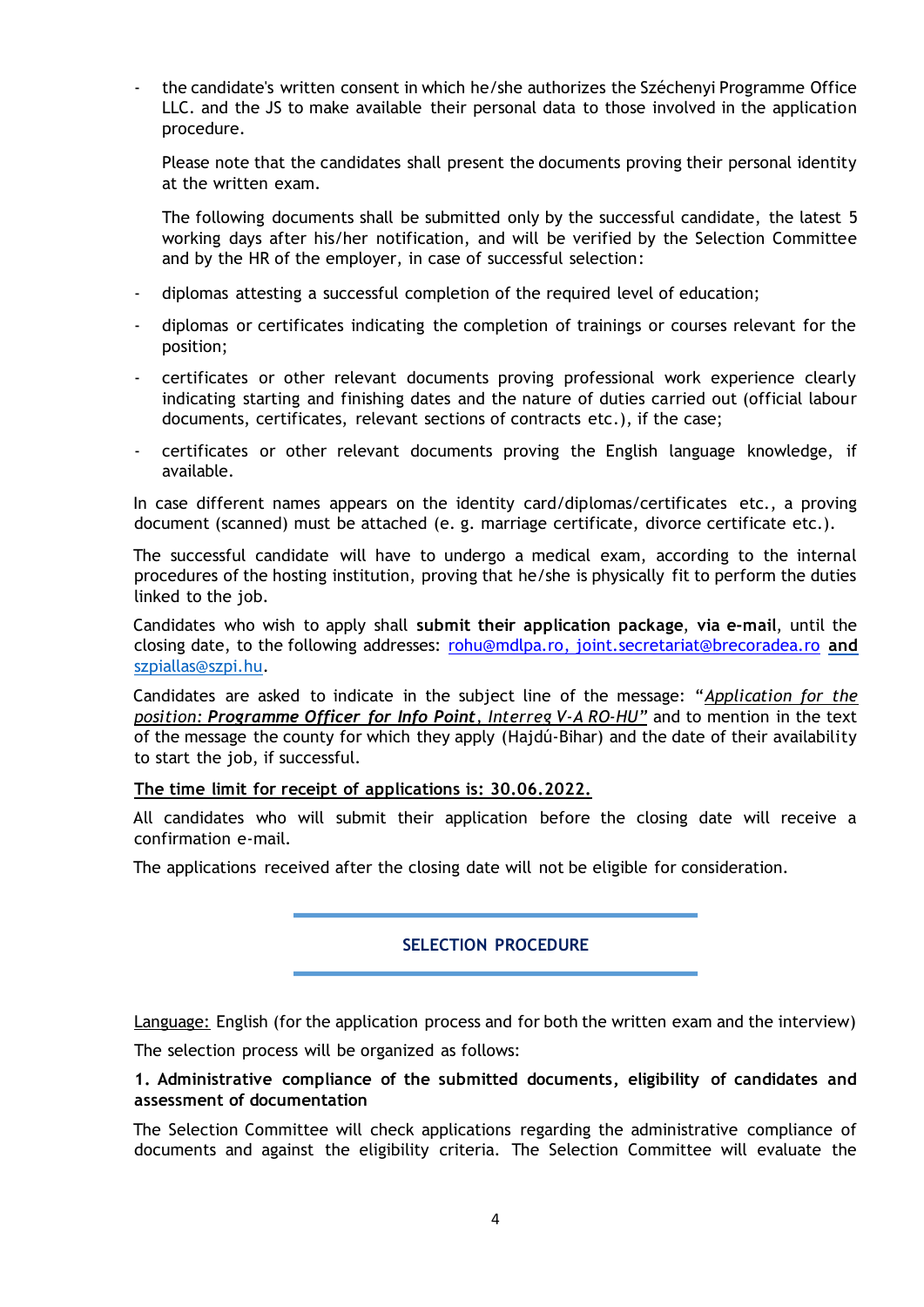experience and competencies of candidates, based on the documentation submitted, as requested by the selection criteria. This phase is eliminatory.

On the basis of its assessment, the Committee will establish a short list of candidates. The shortlisted candidates, who will be invited to the written exam, will be notified by e-mail, with 3 working days prior to the day of the written exam and interview.

#### **2. Written Exam and Interview**

The written exam and the interview will be organized in **Debrecen, Hajdú-Bihar County, Hungary**. The exact location will be communicated to candidates invited to the written exam.

Before the written exam, the candidates must present (only for confirmation) the original and valid identity document (e.g. identity card, passport); otherwise the candidates will not be accepted for the written exam.

The written exam will test the knowledge of candidates, which are relevant for the advertised position (legislative knowledge, English language, synthesis capabilities etc.). Candidates are allowed to use Internet during the written exam. The responsibility for the possibility of accessing information on the Internet rests with each candidate (device and Internet connection).

The written exam will be marked out of 10, pass mark 6,5. The results of the written exam will be submitted by e-mail to each candidate.

The written exam will be followed by the interview, during the same day. The successful candidate will be selected in consensus, by the Selection Committee.

Candidates may submit a complaint via e-mail to the following addresses: [rohu@mdlpa.ro,](mailto:rohu@mdlpa.ro) [joint.secretariat@brecoradea.ro](mailto:joint.secretariat@brecoradea.ro) **and** [szpiallas@szpi.hu,](mailto:szpiallas@szpi.hu) if they consider the results of the exam incorrect, observing the deadline, as stated by the timetable.

The result of complaints will be sent by e-mail to the concerned candidates, according to the timetable.

Each candidate will be informed on his/her final result of the selection process by e-mail, according to the timetable.

## **INDICATIVE TIMETABLE**

| Posting the Vacancy Notices on websites                                                  | 08.06.2022                                                                    |
|------------------------------------------------------------------------------------------|-------------------------------------------------------------------------------|
| Deadline for submitting the documents by e-mail<br>(application package)                 | 15 working days from the date of<br>posting the announcement                  |
| Deadline for submitting by e-mail the results of the<br>selection of submitted documents | 3 working days from the deadline<br>for submitting the documents              |
| Written exam                                                                             | 3 working days after the<br>notification, starting at 10 A.M.<br>(local time) |
| Submitting by e-mail the result of the written exam                                      | Approx. 2 hours after the written<br>exam                                     |